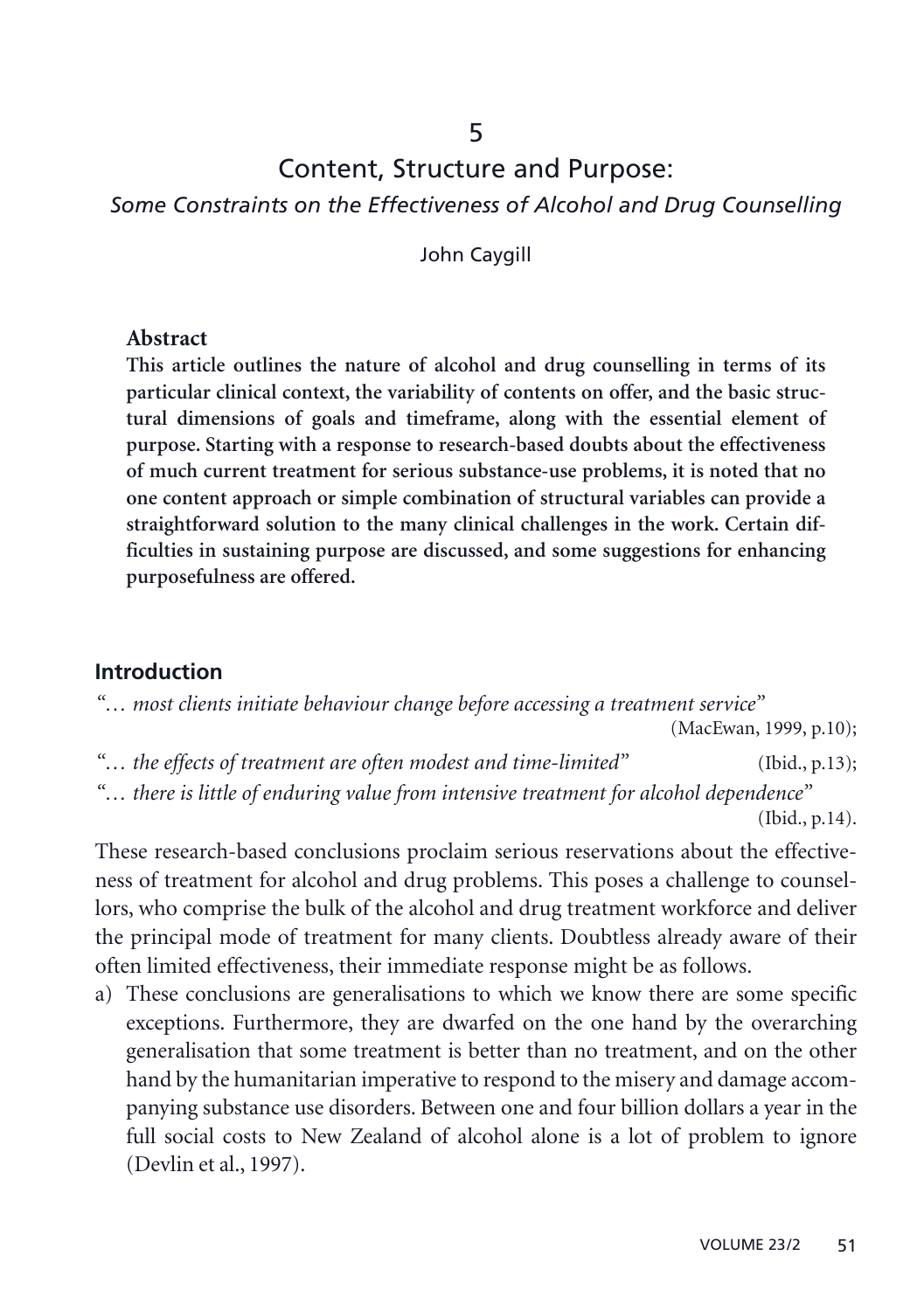- b) From time to time counsellors see their clients making remarkable and enduring changes, where the benefits of not drinking/using spread across their lives like ripples on a pond. This is the notion of recovery, which some counsellors have experienced at first as well as second hand. It really is nice to be alongside this process – even if it would have occurred without the counsellor's intervention.
- c) However we rate our effectiveness "at the cutting edge" in the struggle with dependency, we also know there are many other situations in which we can easily be useful. Alcohol and drug counselling is a multi-faceted enterprise that includes focused assessments, "gate-keeping" referrals, provision of information, guidance through life crises or development delays, social-work support to minimise long-term harm – as well as the neat and clean "magic bullet" series of sessions that supposedly will stimulate an enduring recovery from a serious substance-use problem. Even without this last string to our bow, counsellors can easily be very busy and feel very useful.

This paper discusses the nature of alcohol and drug counselling in terms of content, structure and purpose, and considers some of the constraints to effectiveness that are inherent in the modality.

## **Content and structure**

Alcohol and drug counselling takes place in a special clinical context where ambivalence is the norm and where the client's subjective awareness is a strategically significant variable (e.g. Miller & Rollnick, 1991). These particular conditions compel a stance of empathic attention to each client's unique concerns. This involves the avoidance of labelling and of judgement (despite dealing with moral issues much of the time), and the side-stepping of "resistance" or "denial", which very often precede the making of a painful choice.

Not surprisingly, the enterprise often appears quite formless and fluid. Engagement commences with an individualised assessment, covering predictable territory but administered with sensitivity to each client's particular concerns and their own understanding of their situation. The nature of the talk that follows will vary widely with the presenting clinical issues, as well as with the counsellor's own training and personal predilections, and with the "philosophy" of the agency. Client-counsellor undertakings may be restricted to abstinence as the only "legitimate" objective, or expanded to allow controlled use, or opened right out to include any substance use that is less harmful than it might otherwise have been. The contents of alcohol and drug counselling are as diverse as motivational enhancement, problem-solving and social work, cognitivebehavioural skills training, "12-step facilitation", social network therapy, and psychotherapy.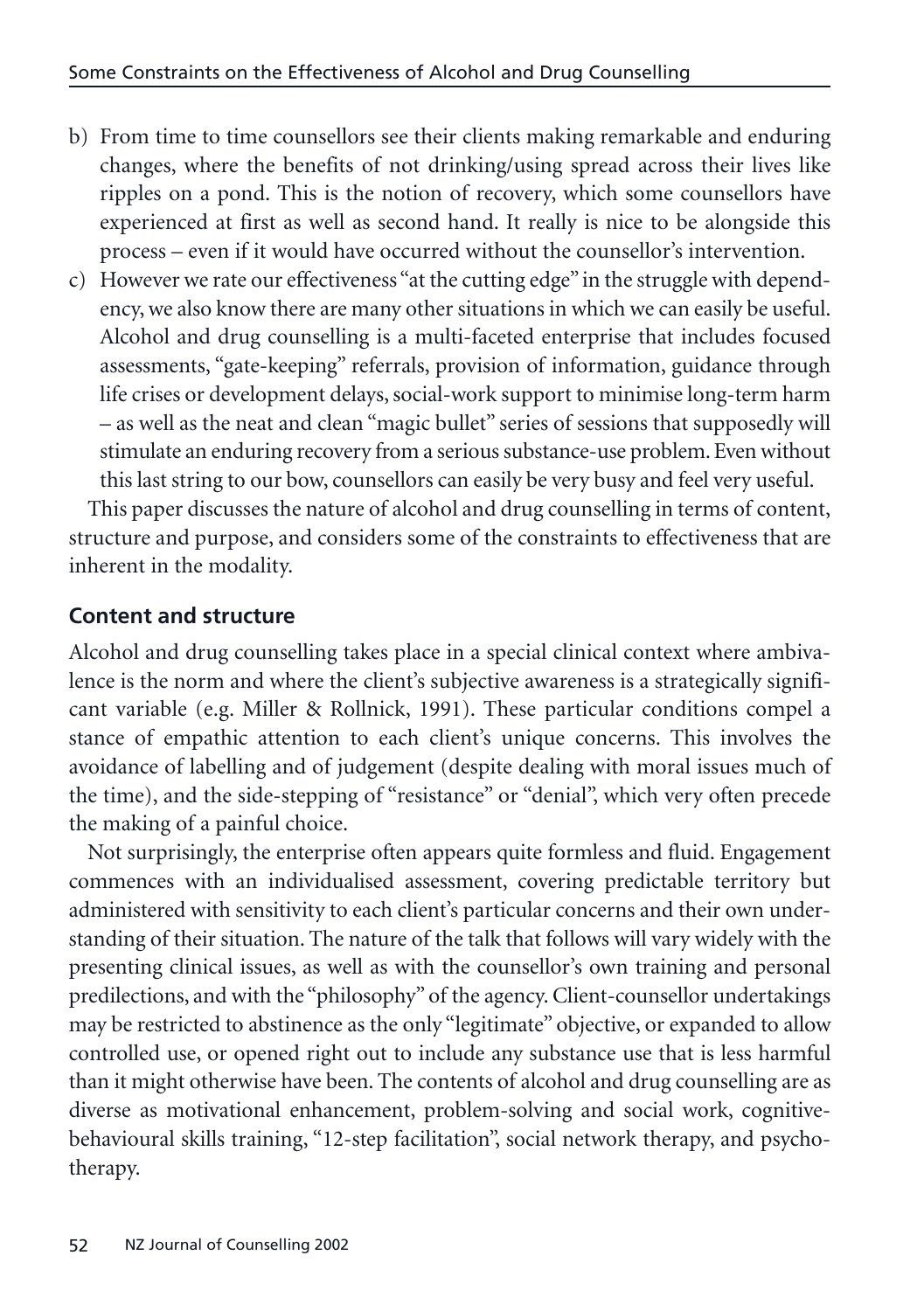Presuming a satisfactory engagement, is there one particular content approach that clearly surpasses the others, and are there standardised and streamlined modes of delivery? Project MATCH answers "no" to the first question (Hall, 1999), while experience with treatment "packages" such as Motivational Enhancement Therapy (Miller, 1996) and Guided Self Change (Sobell & Sobell, 1998) shows that these often provide only a "first phase" rather that the "whole deal". In practice such packages are likely to be partially dismantled and incorporated into client-driven approaches rather than delivered in pure form. Furthermore, as evaluation of treatment has frequently shown, the quality of engagement is at least as important as the content (e.g. Asay & Lambert, 1999; Bachelor & Horvath, 1999).

While content issues have been extensively researched and debated over several decades (see summaries such as Heather & Tebbutt, 1989; Hester & Miller, 1995; Holder at al., 1991) much less has been said at the level of process. What are the salient features of effective engagement, and what constitutes optimal involvement? More concretely, where are the guidelines for deciding to commence or terminate counselling? Are there determinable aspects of process that will lead to predictably better outcomes in particular counselling situations?

Such matters are most often decided at counsellor level by intuition and personal preference. While this provides maximum freedom of choice for the counsellor, and may also allow for a high degree of client-centredness, it is arbitrary and open to question in the light of limited resources, increasing demands for services, and the expectation from service funders that service providers will be able to justify the costeffectiveness of what they do.

The structure of treatment includes such basic factors as a goal orientation and a time frame. Common sense alone suggests that cost-effective resource allocation would be enhanced in a situation where the goals and the duration of treatment were negotiated at the outset. However, as all alcohol and drug counsellors know, such situations often do not prevail. Using a simple heuristic grid to combine these two purely contingent "dimensions" of counselling praxis, various prototypical alcohol and drug interventions can be allocated to particular quadrants.

|                | Goal specified | Goal open |
|----------------|----------------|-----------|
| Term specified |                |           |
| Term open      |                |           |

Time-limited interventions with clearly defined goals, such as organising detoxication,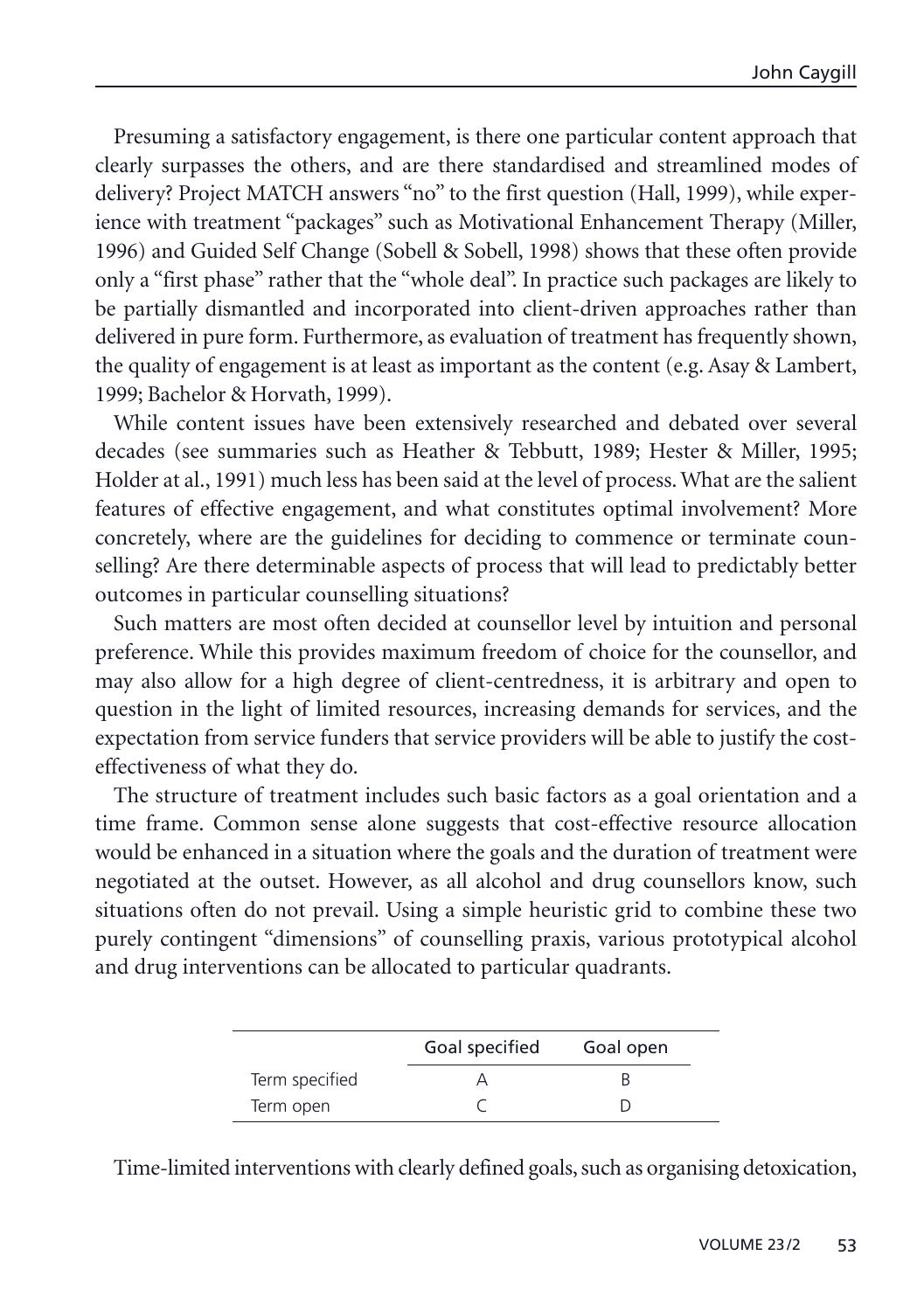<span id="page-3-0"></span>referral for residential treatment, or a short treatment "package" like the Guided Self-Change, fit in box A. A structured Brief Intervention (Heather, 1995) or Motivational Enhancement Therapy package would be in box B, where the client is at the pre- or contemplative but not action stage, as would a treatment "package" such as the Guided Self Change where the client is initially undecided on the actual change goal.

But whatever the attraction (perhaps illusion) of "neatness" provided by boxes A and B, it is clear that much counselling work actually fits in boxes C and D, either as planned interventions or as "slippage" from an initially "tight" set of treatment conditions. Box C includes on-going goal-directed counselling in the "action" phase of the Cycle of Change (Prochaska at al., 1992), perhaps following on from detoxication and residential treatment, where the realities of major behaviour change and the vicissitudes of learning from relapse ("two steps forward, one back") preclude or overturn any preset time frame. This quadrant also includes open-ended harm minimisation situations where the goal is clear (though relative rather than absolute) but the duration undefined, and therapeutic gains occur by default: a crisis averted or a final collapse forestalled, rather than recovery achieved.

While box D seems intrinsically non-productive and purposeless, it may be reached by "slippage" from box C, through the loss of clear objectives initially intended under a rubric of harm minimisation. Increasingly often, situations of no agreed goal and no time-frame also arise in response to inter-agency pressure for the alcohol and drug case-worker to remain involved with particular clients as monitor and "social control" agent.

What can be concluded from this crude analysis of structural elements? Perhaps only that the inherent "messiness" of much alcohol and drug work evades a simple structural framework as much as it does a single content approach. If valid, this is in itself a useful conclusion (especially when the appearance of "mess" provokes the urge to "tidy-up"), and certainly not a dead end. For there are other key aspects of the counselling process to consider: in particular, the dynamic element of *purpose*, crucial to the carrying forward of the work.

## **Purpose defined**

The notion of purpose is not as arbitrary or intangible as it might sound. It is an implicit emergent quality at the level of structure, where counselling without goals and/or a time frame risks drifting aimlessly. It is present in the process of engagement, which is not a matter of mutual attraction but a relating with intent. Conceptually, it is indicated in any intervention that challenges the ambivalence and paradoxes of dependence (logic without purpose would be ineffective), and it is immanent in the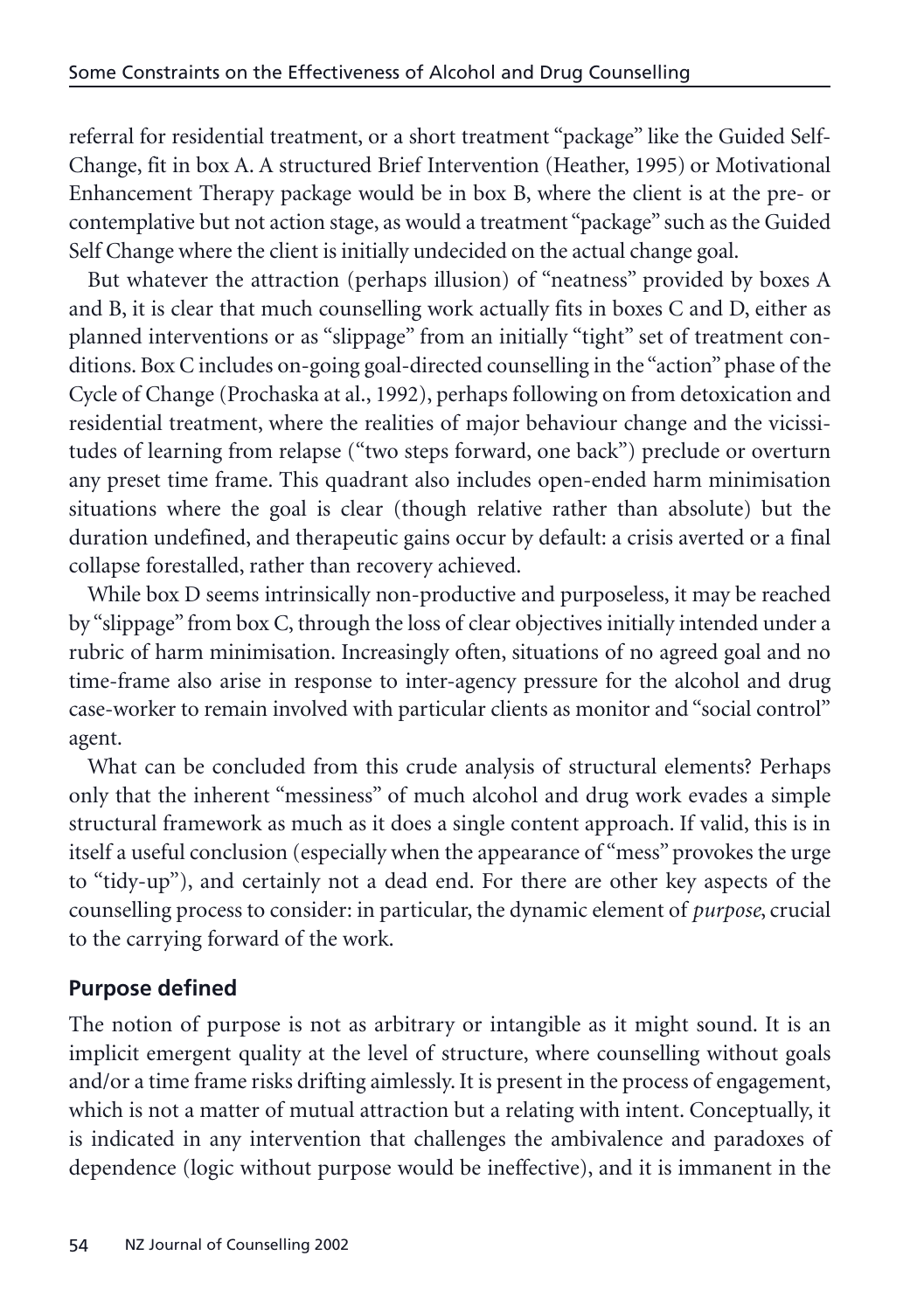now-axiomatic Trans-theoretical Model of Change (Prochaska at al., 1992), which is a progressive cycle. At the level of content, purpose is an explicit dynamic variable in the non-directive but highly directed techniques of Motivational Interviewing (Miller & Rollnick, 1991).

In the client, purpose is manifested as the crucial "motivation to change". In the counsellor, purpose is manifested in the directedness of interviewing techniques designed to elicit self-motivating statements from the client and "support self-efficacy" without promoting resistance. Between counsellor and client it is expressed in a negotiated treatment undertaking infused with a sense of hope. Where the client's growing awareness of their substance problems is marked by profound ambivalence, and the counsellor's skills in maintaining empathy can as easily promote stasis as movement out of contemplation, then the notion of purpose is more than a platitude.

#### **Purpose defeated**

Purpose can ebb and flow at different stages of the work, and in different circumstances. There may be patterns for each counsellor in regard to certain types of client. Obviously, it may remain unmobilised in the "precontemplative" or the highly ambivalent client – in which case the counsellor's own purpose will be to engage the client and work on enhancing their motivation to change. Or a purposeful commitment to change may subsequently collapse beyond revival, following a major relapse.

Apart from such overtly challenging situations, the crucial element of purpose can be misdirected or weakened almost paradoxically as an outcome of the very preconditions under which counselling has commenced. As already noted above, and as Miller (1998) reminds us, an empathic attentiveness to the client and their situation is a necessary (though not sufficient) condition for promoting therapeutic change. In our functioning as health professionals who are paid to listen and to talk, counsellors generally are perceived by their clients as being more than simply skilled technicians. Assuming the common situation in which the client has less awareness than the counsellor of what counselling is supposed to entail, it is likely that the "counsellor" role will be assimilated in the client's understanding to a more familiar social role such as "guide" or "mentor", "friendly helper" or even "substitute parent". It is also likely that the counsellor will to some degree conform to the client's implicit expectations – or at least signal a presumed conformity to the client simply by the quality of the counsellor's attention to the client's unique story as it unfolds.

Obviously, some role-relationships are better vehicles for a therapeutic purpose than others. "Experienced guide" implies expert assistance made available to a client on a journey of change. "Mentor" becoming "guru", however, implies a client whose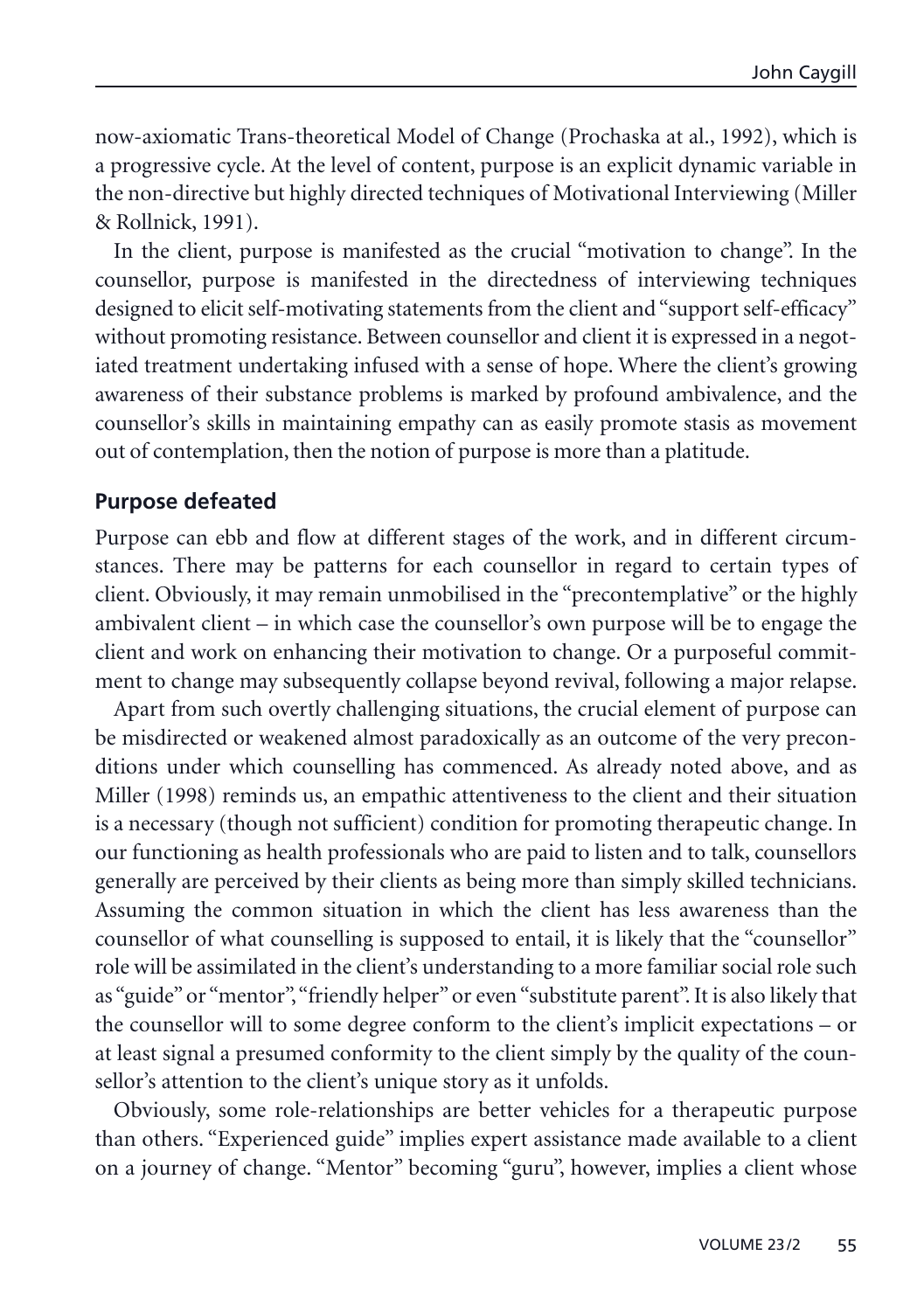own awareness can't be trusted. "Parent" – whether "nurturing" or "controlling" – is complemented by a dependent and perhaps rebellious "child". "Concerned friend", with its assumed mutuality, implies cosy chats and avoidance of sensitive issues, inviting transition to "helpless bystander" in the face of relapse.

At a simpler level, purpose can be defeated by a situation in which both counsellor and client shrink from confronting or undermining each other. Typically in this situation the client is experiencing a crisis of dependence: desperately wanting to break free, but fearful of simply stopping. The counsellor is fully attentive to this drama, and imposes a minimum of structural preconditions on the therapeutic undertaking. The client assimilates the counsellor's empathy and encouragement, and their own longing to be free, into a fantasy of "this time it will be different", which helps them to rise above despair and also to avoid the painful reality of giving up their much needed but monstrously demanding substance.

As progress stalls beyond the initial burst of hope, the client avoids disappointing the counsellor and losing the happy fantasy by not saying how difficult it really is to give up, and the counsellor colludes by not wanting to undermine the increasingly illusory picture for fear of either provoking despair or simply offending the client by not taking their progress reports at face value. Once such collusion starts, it becomes increasingly difficult for either party to confront the underlying reality, though probably both perceive the "stuckness" of the undertaking and feel bad about it. Generally the client soon finds a reason not to come back – at which point the counsellor feels some relief, and perhaps a little guilt as well.

A complementary "purpose trap" arises where some real initial progress is followed by stasis, in which the counsellor has become a relied-upon "support person" rather than a facilitator of change. The pressure now is to avoid "kicking out the props", as opposed to "pricking the bubble". The tenor of such situations may have contributed to a recent dismissive definition of "general alcohol counselling"as "brief discussions with case workers or approaches in which counsellors do little more than listen while clients report how it's going each week" (MacEwan, 1999, p.29). Implicit in this characterisation is the absence of purpose.

## **Purpose enhanced**

How can the vital element of purpose in alcohol and drug counselling be made more explicit in useful ways, and the various "purpose traps" be avoided? The following suggestions may help. At the outset:

- Simple preliminary explanation to the client of the counselling process.
- Skilful and directed use of Motivational Interviewing techniques, especially in the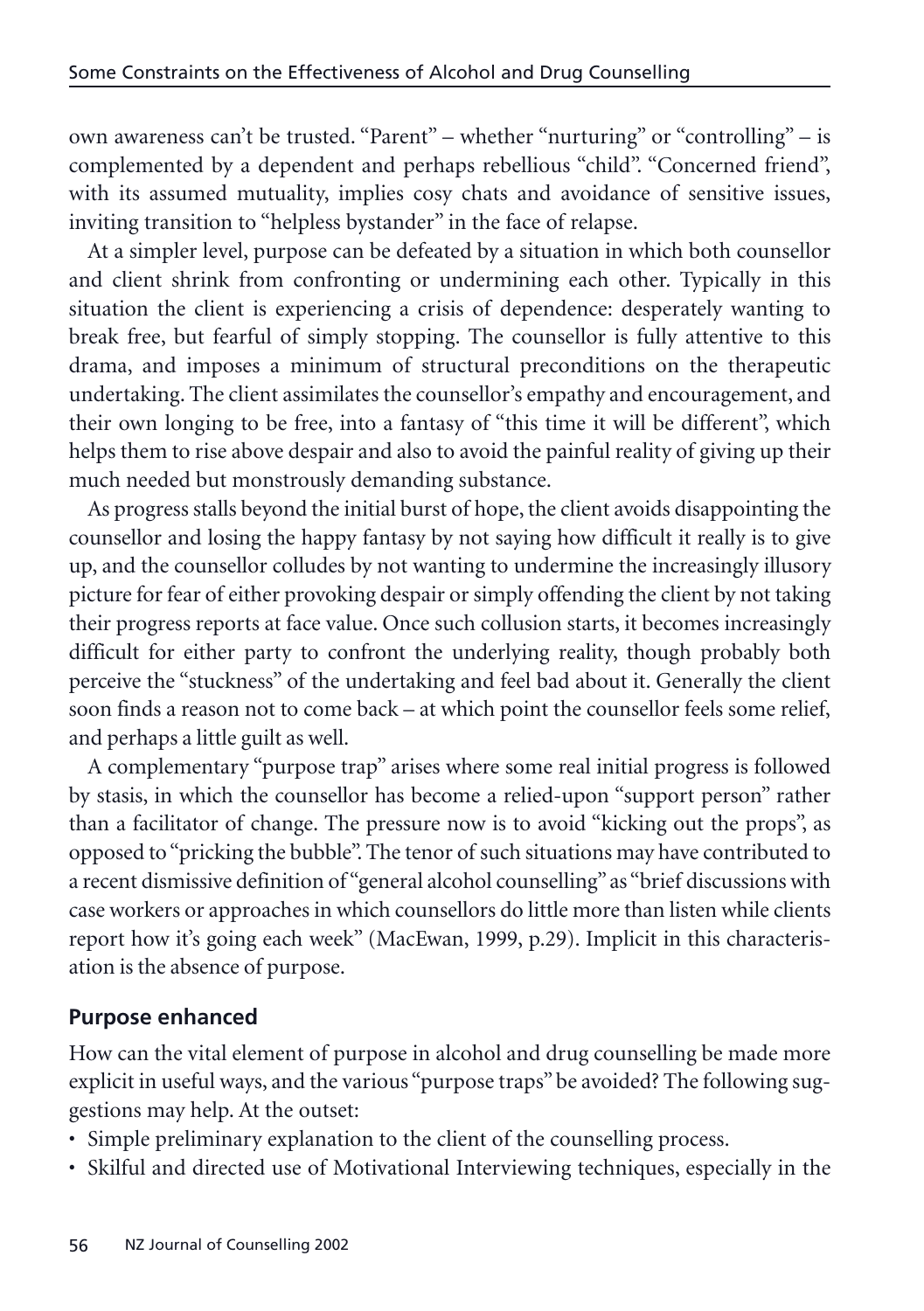early stages.

• Goals of intervention that are "negotiated, appropriate, attainable and meaningful" (MacEwan, 1999, p.13), in accordance with the Cycle of Change.

When goals are defined (and purpose can start to run aground):

- A "standing agenda" in the counselling that seeks a "contract" at the start of each session ("What do you want to achieve from your time here today?" "What's your purpose for today?") and addresses progress towards goals.
- Regular contract reviews, serving as a basis for negotiating further goals and time frames.
- Optional use of content-appropriate treatment "packages", where overt structure would help to maintain the undertaking.
- On-going process evaluation in the work itself; i.e., attending to "the here and now" to highlight helpful or unhelpful role expectations, "mixed messages", "the unsaid", etc.
- Constant attention to the ambivalence and the manifest or veiled emotions (e.g. anxiety, resentment, grief) that are associated with a change in substance use, and that enhance or weaken purposeful change.

In support of the above, and to extend and challenge the counsellor in their work:

- External process evaluation via good clinical supervision.
- The development of further specialist skills for use within the work, such as advanced cognitive behavioural therapy or motivational interviewing, rational emotive behaviour therapy, transactional analysis, social network therapy, etc.

# **Conclusion**

Of course, most of the above items are themselves problematic in some way. For example, explanations of the counselling process can seem pedantic. A contracting and review framework may be constraining or withholding. Treatment packages may be perceived as irrelevant or impersonal (and should always be worked through in a client-responsive style rather than just handed out). While meta-observations are often potent, they may be experienced as intrusive, baffling, or gratuitous. Clinical supervision can end up simply reassuring rather than challenging the counsellor. A deeper view of process can also be more narrow.

There are no tidy answers to the question of what produces effectiveness in an inherently messy enterprise. If it works at all, alcohol and drug counselling is a purposeful craft – not just a treatment delivery system or compendium of techniques – that faces challenges arising from its own mode of application as well as from the complex bio-psycho-social problems it is intended to address.